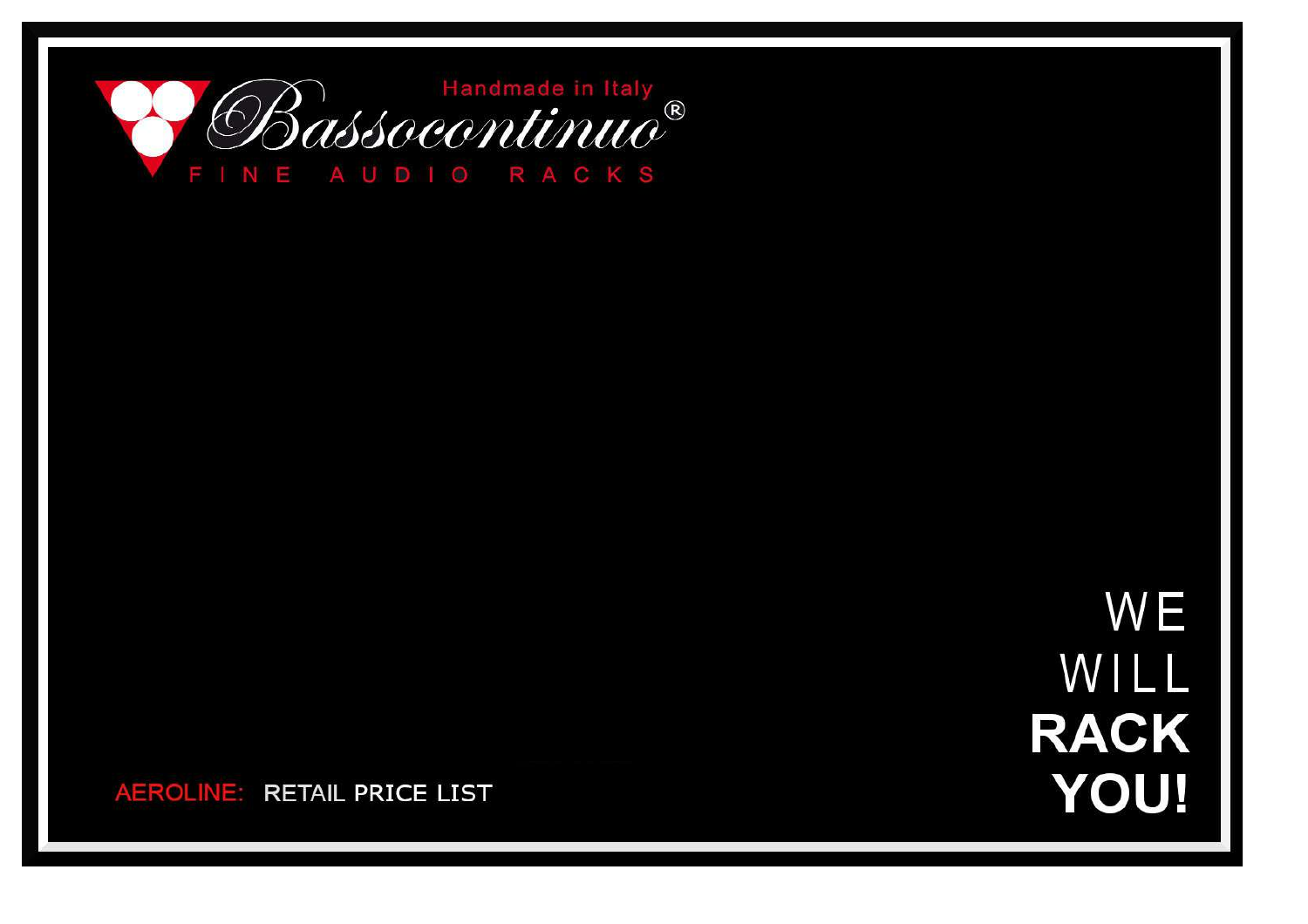F2 **DESIGN AUDIO RACK**

Structure: Solid stainless steel Dimensions: 665 x 545 mm (W x D) Useful sizes: 560 x 545 mm (W x D) Decoupling: by DSD

|                     | <b>ADE BLACK</b> | <b>ISIDE WHITE</b> | <b>STATUARIO LIGHT</b>            | <b>SAHARA NOIR</b>                | <b>BLACK MARQUINIA</b>       | <b>RACING BLACK</b>         |
|---------------------|------------------|--------------------|-----------------------------------|-----------------------------------|------------------------------|-----------------------------|
| <b>BOTTOM SHELF</b> |                  |                    |                                   |                                   |                              |                             |
|                     | € 1.690,00       | € 1.690,00         | € 1.925,00                        | € 1.925,00                        | € 1.925,00                   | € 2.045,00                  |
| <b>MIDDLE SHELF</b> |                  |                    |                                   |                                   |                              |                             |
| H 150mm             | € 1.770,00       | € 1.770,00         | € 1.990,00                        | € 1.990,00                        | € 1.990,00                   | € 2.125,00                  |
| H 200mm             | € 1.880,00       | € 1.880,00         | € 2.105,00                        | € 2.015,00                        | € 2.015,00                   | € 2.235,00                  |
| H 250mm             | € 2.005,00       | € 2.005,00         | € 2.215,00                        | € 2.215,00                        | € 2.215,00                   | € 2.345,00                  |
| H 300 mm            | € 2.125,00       | € 2.125,00         | € 2.325,00                        | € 2.325,00                        | € 2.325,00                   | € 2.455,00                  |
| H 350 mm            | € 2.235,00       | € 2.235,00         | € 2.440,00                        | € 2.440,00                        | € 2.440,00                   | € 2.565,00                  |
| <b>TOP SHELF</b>    |                  |                    |                                   |                                   |                              |                             |
| H 150mm             | € 1.500,00       | € 1.500,00         | € 1.720,00                        | € 1.720,00                        | € 1.720,00                   | € 1.850,00                  |
| H 200mm             | € 1.610,00       | € 1.610,00         | € 1.830,00                        | € 1.830,00                        | € 1.830,00                   | € 1.965,00                  |
| H 250mm             | € 1.720,00       | € 1.720,00         | € 1.945,00                        | € 1.945,00                        | € 1.945,00                   | € 2.075,00                  |
| H 300 mm            | € 1.850,00       | € 1.850,00         | € 2.055,00                        | € 2.055,00                        | € 2.055,00                   | € 2.185,00                  |
| H 350 mm            | € 1.965,00       | € 1.965,00         | € 2.165,00                        | € 2.165,00                        | € 2.165,00                   | € 2.295,00                  |
|                     | rough black      | rough white 9016   | rough white 9016<br>white ceramic | rough black<br>black vein ceramic | rough black<br>black ceramic | rough black<br>carbon fiber |
|                     |                  |                    |                                   |                                   |                              |                             |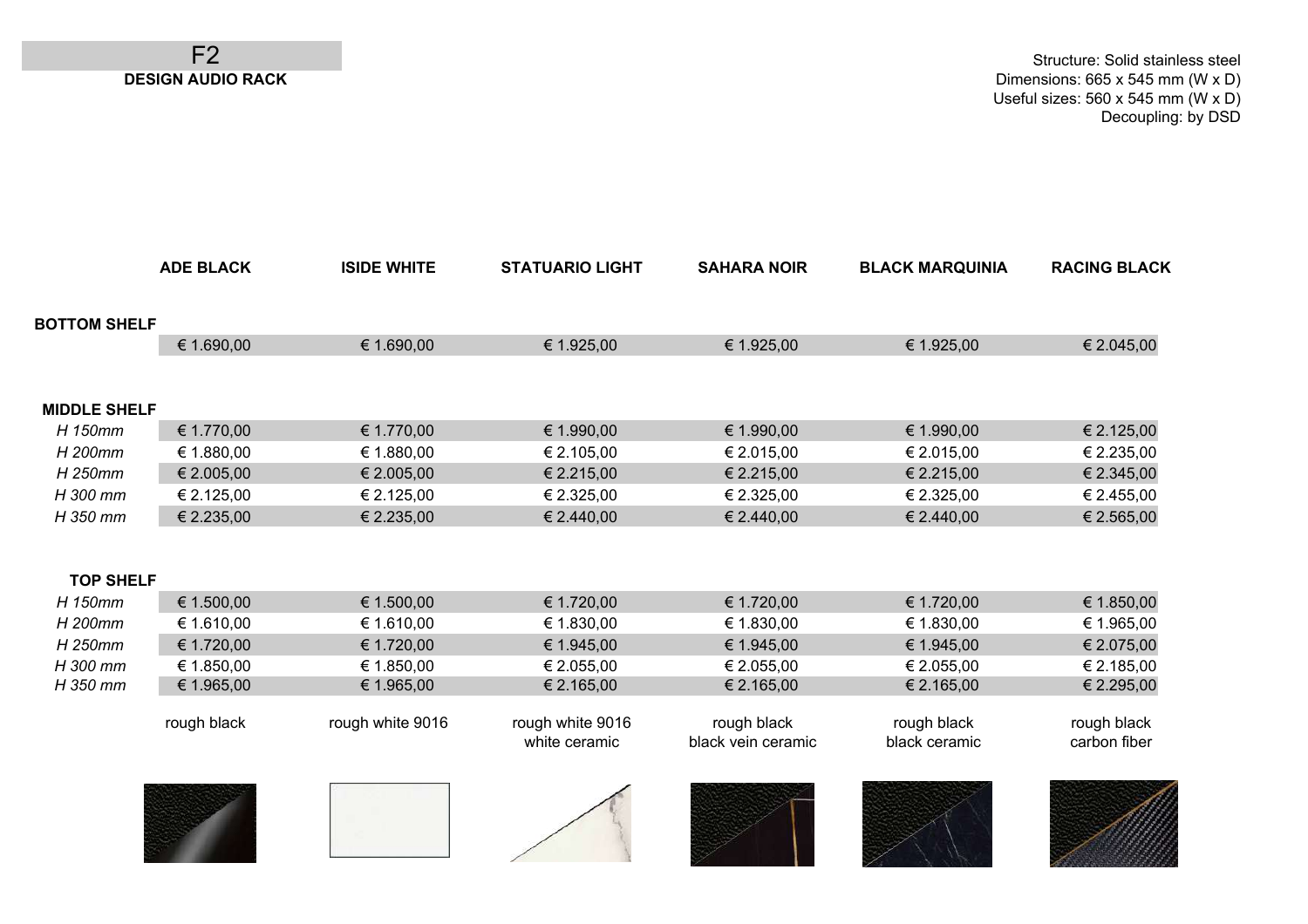

Structure: Solid stainless steel Dimensions: 665 x 545 mm (W x D) Useful sizes: 665 x 545 mm (W x D) Decoupling: by DSD



|                     | <b>ADE BLACK</b> | <b>ISIDE WHITE</b> | <b>STATUARIO LIGHT</b>            | <b>SAHARA NOIR</b>                | <b>BLACK MARQUINIA</b>       | <b>RACING BLACK</b>         |
|---------------------|------------------|--------------------|-----------------------------------|-----------------------------------|------------------------------|-----------------------------|
| <b>HEIGHTS:</b>     |                  |                    |                                   |                                   |                              |                             |
| <b>Bottom shelf</b> | € 1.755,00       | € 1.755,00         | € 1.980,00                        | € 9.180,00                        | € 1.980,00                   | € 2.090,00                  |
|                     | rough black      | rough white 9016   | rough white 9016<br>white ceramic | rough black<br>black vein ceramic | rough black<br>black ceramic | rough black<br>carbon fiber |
|                     |                  |                    |                                   |                                   |                              |                             |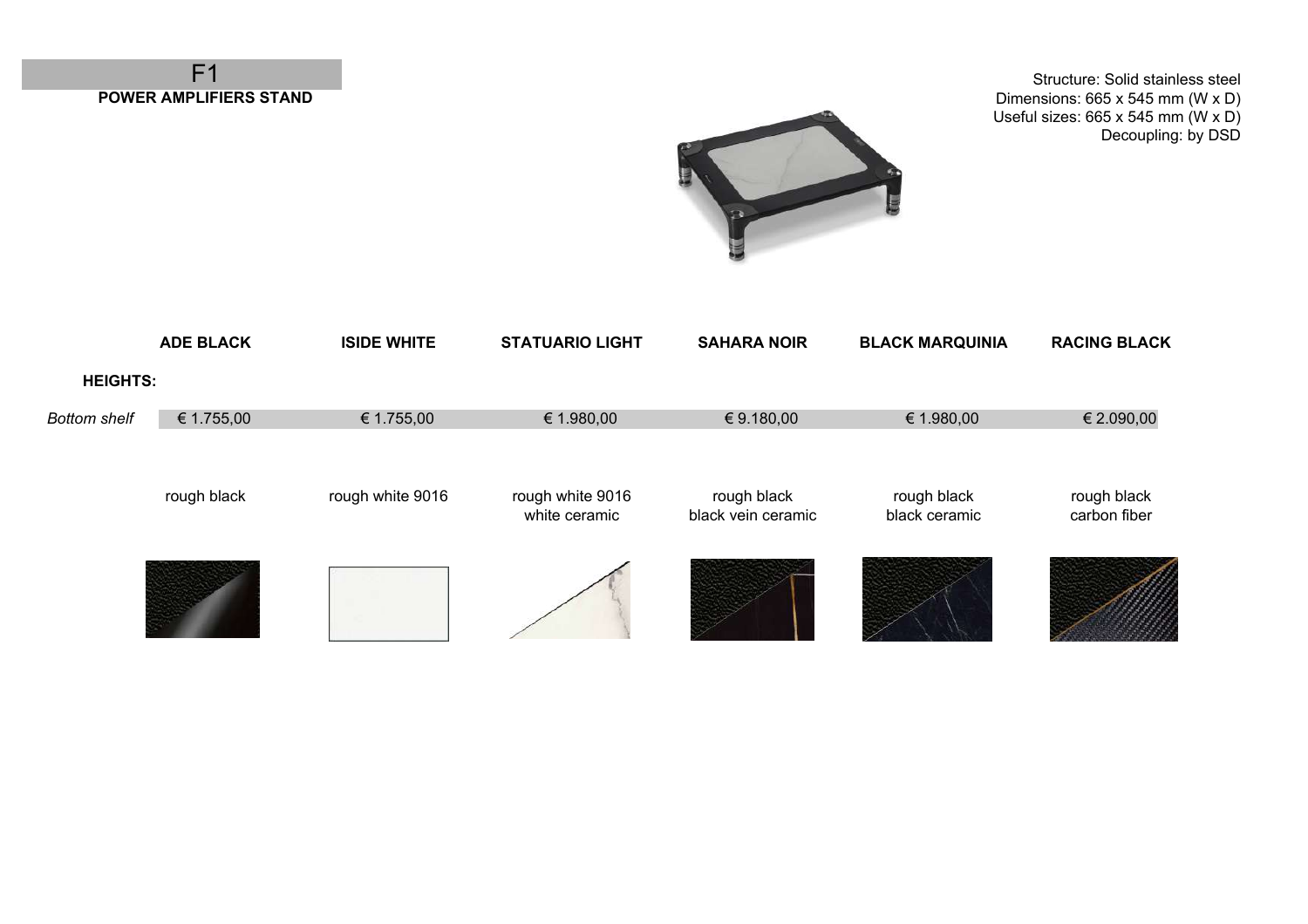Structure: Solid stainless steel Dimensions: 1230 x 550 mm (W x D) Useful sizes: 2 x 560 x 550 mm (W x D) Decoupling: by DSD

|                     | <b>ADE BLACK</b> | <b>ISIDE WHITE</b> | <b>STATUARIO LIGHT</b> | <b>SAHARA NOIR</b> | <b>BLACK MARQUINIA</b> | <b>RACING BLACK</b> |
|---------------------|------------------|--------------------|------------------------|--------------------|------------------------|---------------------|
| <b>BOTTOM SHELF</b> |                  |                    |                        |                    |                        |                     |
|                     | € 2.510,00       | € 2.510,00         | € 3.120,00             | € 3.120,00         | € 3.120,00             | € 3.200,00          |
|                     |                  |                    |                        |                    |                        |                     |
| <b>MIDDLE SHELF</b> |                  |                    |                        |                    |                        |                     |
| H 150mm             | € 2.820,00       | € 2.820,00         | € 3.465,00             | € 3.465,00         | € 3.465,00             | € 3.530,00          |
| H 200mm             | € 3.020,00       | € 3.020,00         | € 3.630,00             | € 3.630,00         | € 3.630,00             | € 3.730,00          |
| H 250mm             | € 3.100,00       | € 3.100,00         | € 3.720,00             | € 3.730,00         | € 3.730,00             | € 3.795,00          |
| H 300 mm            | € 3.250,00       | € 3.250,00         | € 3.875,00             | € 3.875,00         | € 3.875,00             | € 3.960,00          |
| H 350 mm            | € 3.365,00       | € 3.365,00         | €4.025,00              | €4.025,00          | €4.025,00              | €4.125,00           |
| <b>TOP SHELF</b>    |                  |                    |                        |                    |                        |                     |
| H 150mm             | € 2.490,00       | € 2.490,00         | € 3.100,00             | € 3.100,00         | € 3.100,00             | € 3.185,00          |
| H 200mm             | € 2.690,00       | € 2.690,00         | € 3.295,00             | € 3.295,00         | € 3.295,00             | € 3.380,00          |
| H 250mm             | € 2.755,00       | € 2.755,00         | € 3.365,00             | € 3.365,00         | € 3.365,00             | € 3.465,00          |
| H 300 mm            | € 2.905,00       | € 2.950,00         | € 3.530,00             | € 3.530,00         | € 3.530,00             | € 3.615,00          |
| H 350 mm            | € 3.035,00       | € 3.035,00         | € 3.365,00             | € 3.365,00         | € 3.365,00             | € 3.795,00          |
|                     | rough black      | rough white 9016   | rough white 9016       | rough black        | rough black            | rough black         |
|                     |                  |                    | white ceramic          | black vein ceramic | black ceramic          | carbon fiber        |
|                     |                  |                    |                        |                    |                        |                     |
|                     |                  |                    |                        |                    |                        |                     |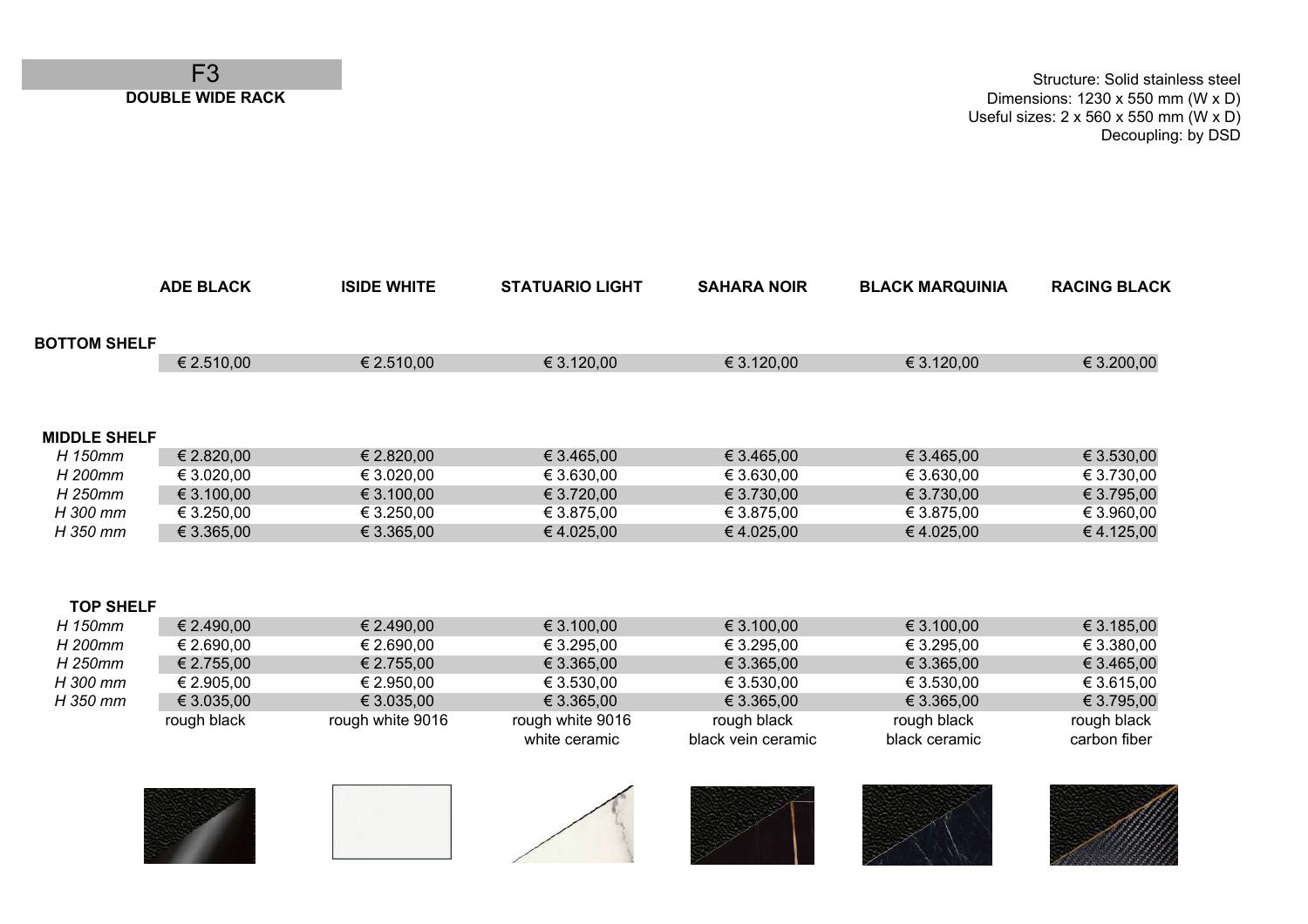## **CABLE MANAGEMENT** Structure: carbon fibre

**ACCESSORIES**

Useful diameter: 70 mm



| CABLE MANAGEMENT (set of 4) | € 285.00 |
|-----------------------------|----------|
| CABLE MANAGEMENT (set of 2) | € 190.00 |

**EXPORT**

## ADDITIONAL METAL PARTS **ACCESSORIES**

**BOX (set of 4)**

M15 M20 M25 M30<br>M35

| € 385,00 |  |
|----------|--|
| €495,00  |  |
| € 605,00 |  |
| € 715,00 |  |
| € 825,00 |  |



**STAINLESS STEEL**